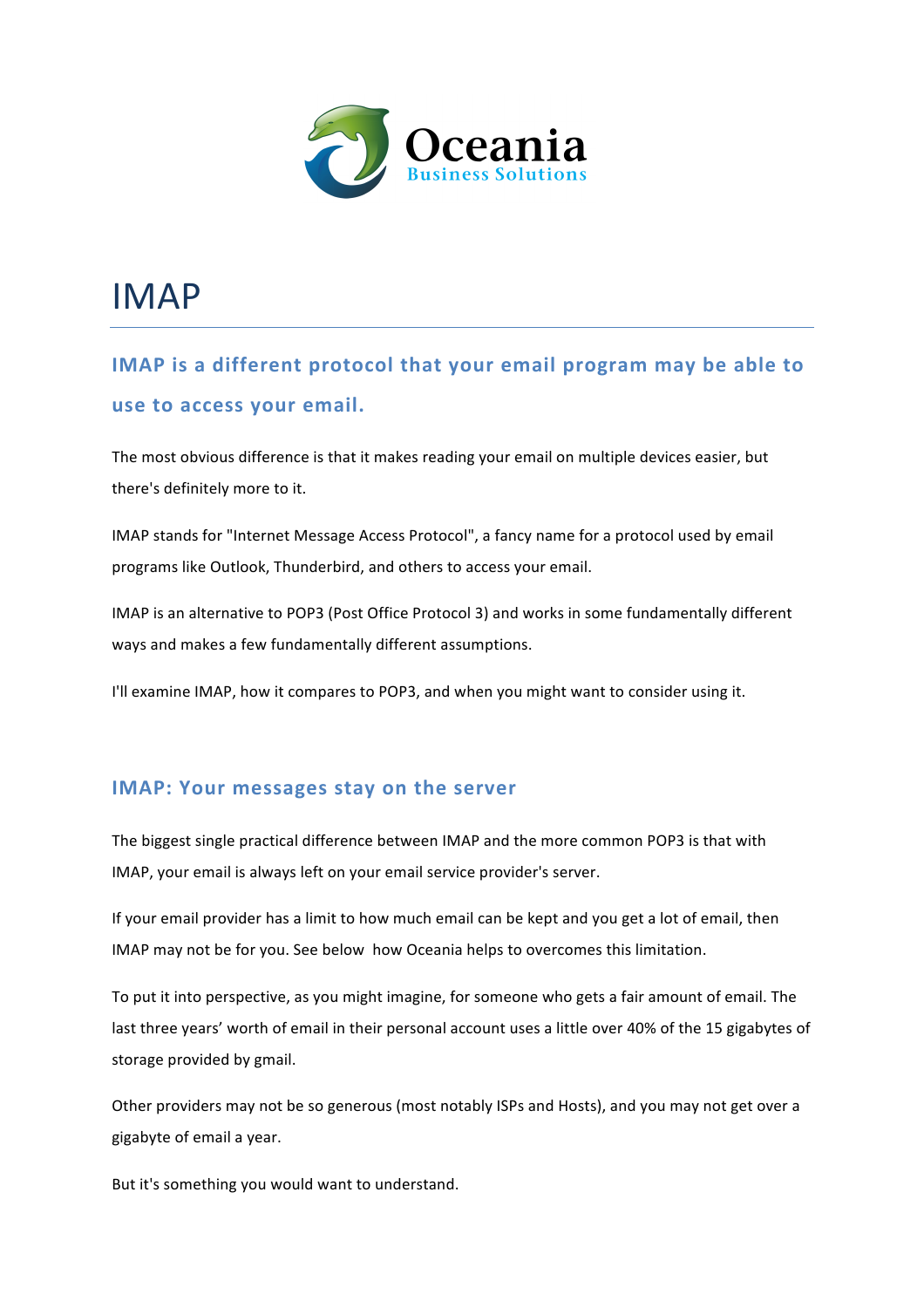"The best way to think of IMAP is that a master copy of your email is actually stored on the email server."

#### **IMAP: A window into your mail**

The best way to think of IMAP is that a master copy of your email is actually stored on the email server. Everything else is just a window on it, a way of looking at that master repository.

So, when you set up an email program like Thunderbird (or Outlook, or your-favorite-email-program) to access your email via IMAP, the best way to think of what's really happening is that the program is simply showing you what's on the server.

And that's it.

At least, conceptually.

#### **IMAP: But it does download**

If it's only a view on your email that's kept on the server, why use a desktop email program at all? You can get a view using a web-based interface just as easily.

I did say "conceptually" it's the best way to think of it. As with many things on your computer, the reality is significantly more complex.

For example, your email program may very well actually download a copy of all newly arrived email to your PC. I tend to think of that as an optimization. You're still looking at your email as it lives in the mail server's repository, but your email program has optimized the experience by downloading the email so it can be accessed and displayed more quickly.

In fact, email downloaded by IMAP can be examined off-line, if your email program is appropriately configured. And that's more-or-less just the same as POP3.

But there is an important difference.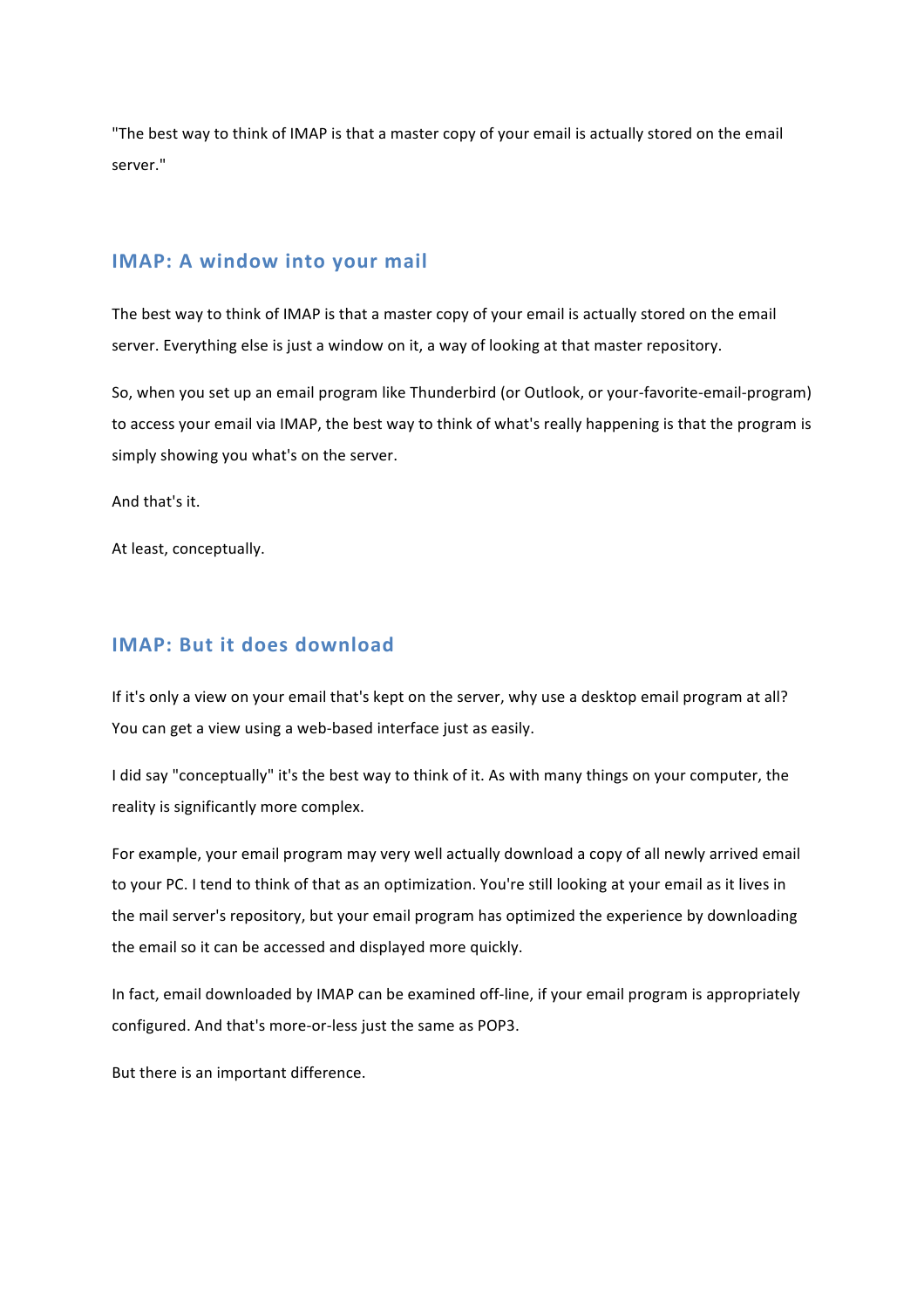#### **IMAP copies. POP3 moves**

When IMAP downloads your email, it's making a copy of the email on your computer. The original remains in the email server's master repository of your email; there's simply a copy of it on your PC for quick and easy access. (Or backup as we'll see in a moment.)

When POP3 downloads your email on the other hand, it moves the email from the email server on which it had been stored to your PC. By default, when a download is complete, the email resides only on the PC to which it was downloaded.

This "copy, not move" difference between IMAP and POP3 enable a couple of very interesting things.

#### **IMAP:** Use it on as many devices as you like

Since using IMAP is really only a "view" on the master copy of your email stored on a server ... you can certainly have more than one computer open up a view.

And, in fact, if you've got a mobile device accessing your email, you might well be using IMAP already as it's a very common default configuration for mobile email programs.

Each program using IMAP to access your email is simply keeping itself in sync with the master copy. So if something happens on the master copy, say an email is deleted or marked as "read," then that same change will be reflected in all the email programs.

Delete a message here, it's deleted there. Marked it read there, it'll show up as read here.

#### **Cross-device synchronization.**

IMAP: Did I mention folders?

Unlike POP3, IMAP supports folders.

What that means is that if you create a folder on one machine connected to your email account using IMAP, then that folder becomes visible in all email programs connected to that email account via IMAP.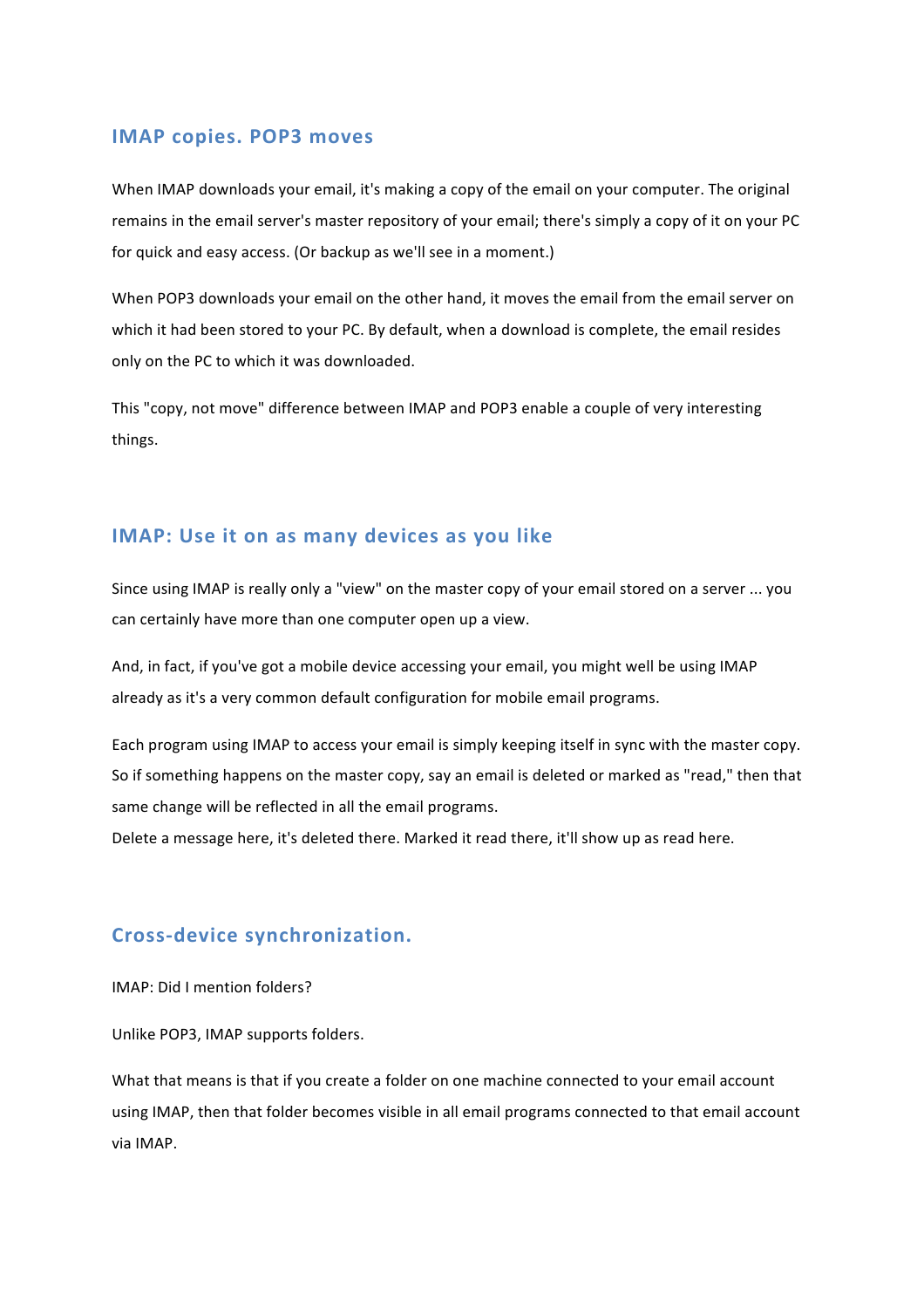And of course if you move a message into a folder, that message is moved into the folder in all email programs connected to that account.

The only common point of confusion is Gmail. Gmail actually doesn't support folders at all, but instead provides roughly equivalent functionality through the use of labels. Gmail's documentation includes a summary of how actions, like folders, apply to accounts accessed via IMAP.

#### **IMAP: You can upload**

In my opinion, this is an under-appreciated feature of IMAP.

If you place a message in your inbox on a machine that is connected to your email account via IMAP, that message is uploaded and placed in the master repository inbox.

#### **IMAP** for backup

Let's say you access Gmail via the web and only via the web. You have everything you need on any computer you happen to use simply by logging into your Gmail account.

What about backup?

A machine running a desktop email program connected to your email account via IMAP makes for a great solution.

In fact, that's exactly what I do these days. Most of my email access is via the Gmail web interface, but in my basement is a machine running Thunderbird that's connected to my accounts as well as my wife's via IMAP, downloading email as it appears.

#### **As a backup.**

IMAP: Best when fast and connected: POP3: Best for slow or intermittent

POP3 email protocol was developed in the days of dial-up modems and only periodic connections.

Connecting to the internet, then downloading all your email and disconnecting was a common way of life, particularly when no one could use the phone while you were connected.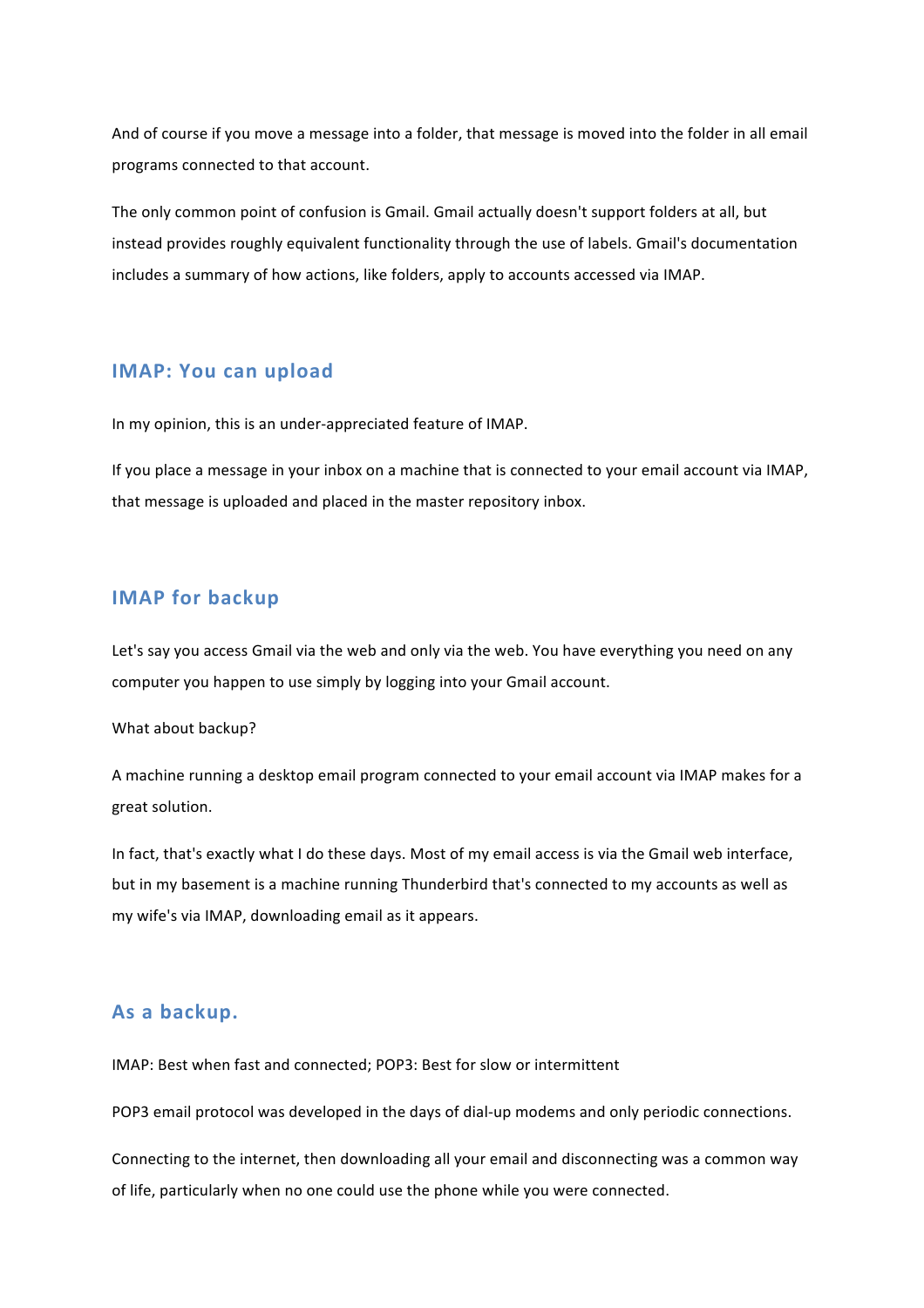IMAP leverages a faster and more continuous connection to the internet. It's more-or-less constantly checking for updates and synchronization needs between your PC and the master email repository.

Both will work in either scenario. POP3 naturally works just fine if you're always connected on a fast connection, and IMAP absolutely handles the case where connectivity might not always be present and synchronization actions need to be deferred until it is.

But if you are always connected and you are on something faster than a dial-up modem, IMAP might well make for a convenient approach to managing your desktop email.

Assuming that your email provider supports it, of course, and gives you enough space.

#### **Oceania wholeheartedly supports IMAP**

Oceania recommends the use of IMAP for your email addresses and recommends you follow this set of steps to make this really a safe and extremely useful and economic way to manage your mail allocation of ninety nine email addresses.

- $\checkmark$  Download your mail to a personal computer every 21 days\*. By setting up a POP 3 account on your home PC and configuring it to delete mail off the server that is older than 21 days you have the following advantages.
- $\checkmark$  All recent mail is accessible via IMAP from any device you have set up.
- $\checkmark$  A safe copy of older mail is stored on your PC (and can be downloaded to portable storage sticks or disks etc). This also ensures that any malicious break-in of your email address cannot access your life-time's worth of email.
- $\checkmark$  \* If your needs demand that mail be left on the server for a longer (or shorter) period you can vary the "leave mail on the server" command to match your preferred time frame.
- $\checkmark$  There is no need to purchase email accounts from, say Google at in excess of \$5 per user per month. The above method will satisfy usages for most email accounts set up on Oceania's basic Plan – Web Star.
- $\checkmark$  If higher disk space is required than the package allocation you have purchased, an upgrade can be purchased for just \$2.50 per additional gigabyte per month.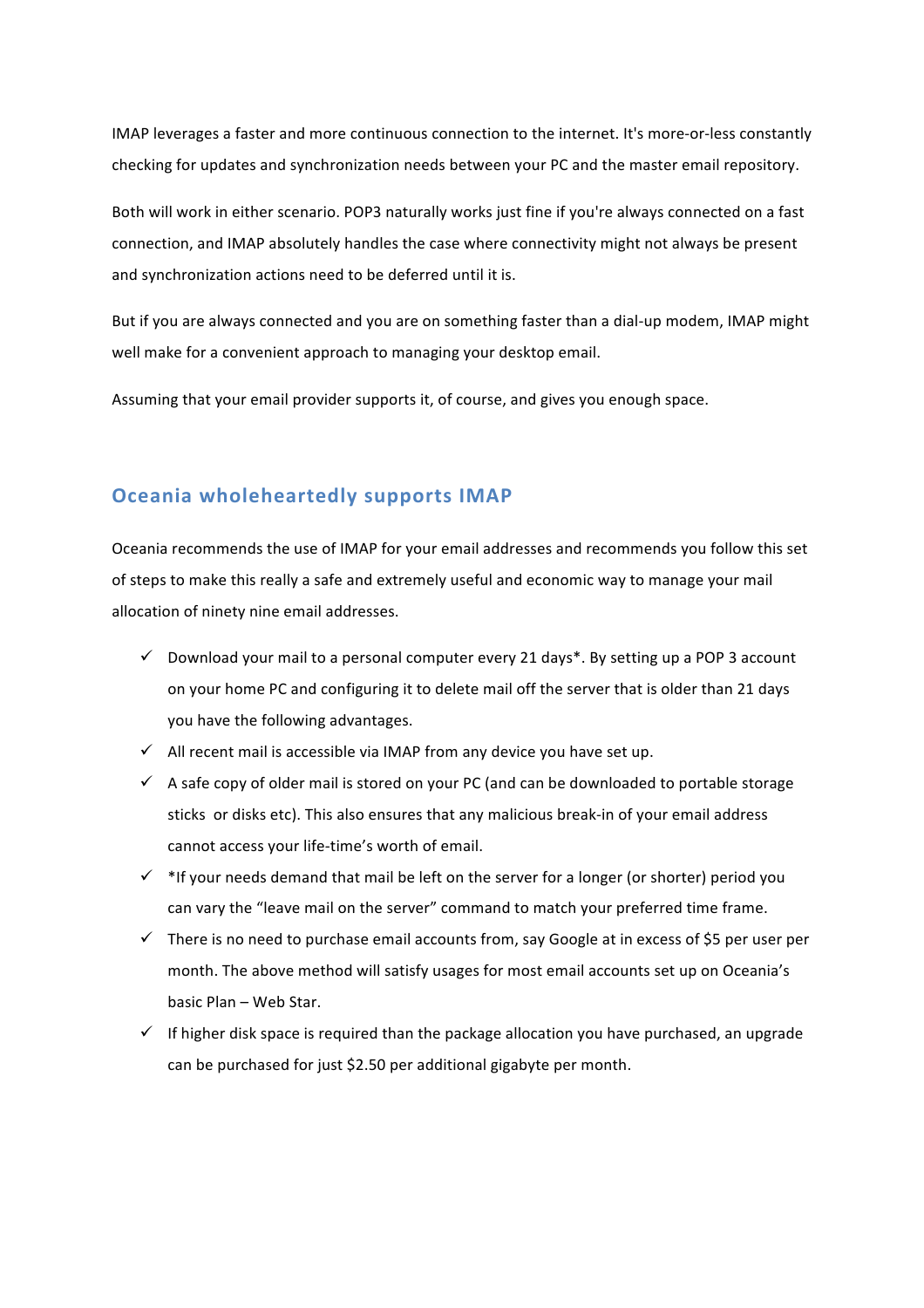#### How do I convert my mail software from POP3 to IMAP?

Changing the way you check your mail from POP3 to IMAP is fairly easy, though it can be a somewhat lengthy process and could result in excess disk space used. If you exceed your plan you may upgrade your account accordingly.

\*Note: If you have an IT professional in-house, or even just someone more comfortable with computers, you are encouraged to ask them to perform this process.

No mail software will allow you to simply change from POP3 to IMAP. You need to create a new IMAP profile. This will cause all the mail currently stored on our server to download to your computer again; this is fine, and this 'double download' will only happen once.

You can find specific instructions for how to switch from POP3 to IMAP in several different email clients here. 

### **Set up a brand new IMAP profile inside your mail software using your existing settings**

As stated, no mail software will allow you to simply change from POP3 to IMAP. You need to create a new IMAP profile.

The following settings will remain the same in IMAP as they were in POP3:

\* mailbox username [name@owhexample.com]

- \* mailbox password
- \* outgoing mailserver [servername.oceania.com.au]
- \* incoming mailserver [servername.oceania.com.au]

Once the IMAP profile is active, any email still located on the server will download to your computer again; this is fine, and this 'double download' will only happen once.

\*Note: Customers using Outlook can find a tutorial here that details setting up IMAP mail.